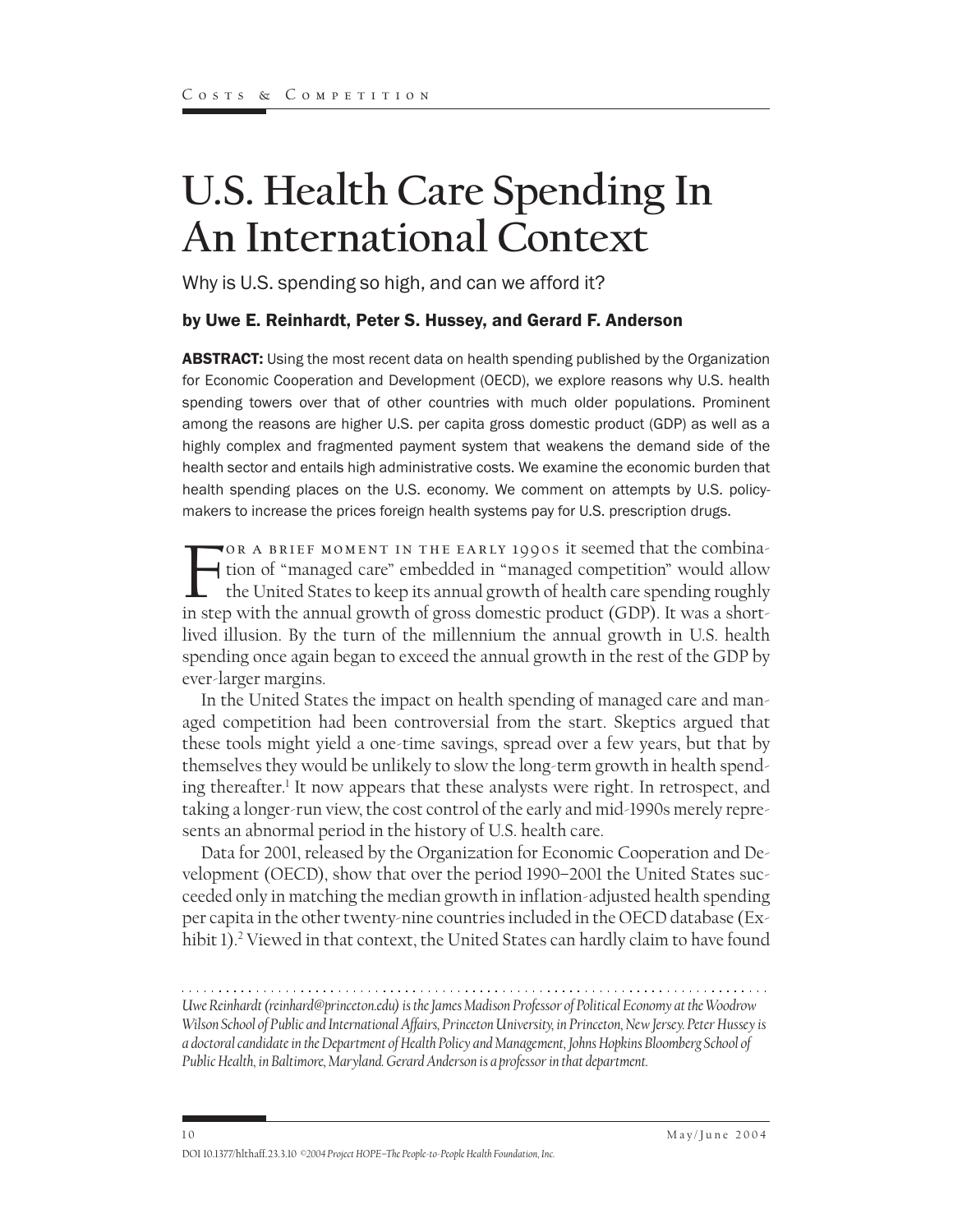|                              | Total health spending per capita |                                       |                                               | <b>GDP</b> per capita |                                               |                                                   |  |
|------------------------------|----------------------------------|---------------------------------------|-----------------------------------------------|-----------------------|-----------------------------------------------|---------------------------------------------------|--|
| Country                      | <b>PPPS</b>                      | As percent of<br><b>U.S. spending</b> | Average<br>annual<br>growth,<br>1991-2001 (%) | <b>PPPS</b>           | Average<br>annual<br>growth,<br>1991-2001 (%) | <b>Health</b><br>spending<br>as percent<br>of GDP |  |
| <b>United States</b>         | 4,887                            | 100                                   | 3.1                                           | 35,182                | 2.1                                           | 13.9                                              |  |
| Switzerland                  | 3,322                            | 68                                    | 2.3                                           | 29,876                | 0.4                                           | 11.1                                              |  |
| Norway                       | 2,920                            | 60                                    | 2.8                                           | 36,462                | 2.9                                           | 8.0                                               |  |
| Germany <sup>a</sup>         | 2,808                            | 57                                    | 2.4                                           | 26,199                | 2.2                                           | 10.7                                              |  |
| Canada                       | 2,792                            | 57                                    | 2.1                                           | 28,811                | 2.1                                           | 9.7                                               |  |
| Luxembourgb                  | 2,719                            | 56                                    | 3.0                                           | 48,687                | 3.2                                           | 5.6                                               |  |
| Iceland                      | 2,643                            | 54                                    | 3.0                                           | 28,879                | 1.9                                           | 9.2                                               |  |
| Netherlands                  | 2,626                            | 54                                    | 3.0                                           | 29,391                | 2.1                                           | 8.9                                               |  |
| France                       | 2,561                            | 52                                    | 2.4                                           | 26,879                | 1.6                                           | 9.5                                               |  |
| Australia                    | 2,513                            | 51                                    | 4.1                                           | 27,408                | 2.7                                           | 9.2                                               |  |
| Denmark                      | 2,503                            | 51                                    | 2.2                                           | 29,216                | 2.0                                           | 8.6                                               |  |
| Belgium                      | 2,490                            | 51                                    | 3.2                                           | 27,775                | 1.8                                           | 9.0                                               |  |
| Sweden                       | 2,270                            | 46                                    | 2.6                                           | 26,052                | 1.9                                           | 8.7                                               |  |
| Italy                        | 2,212                            | 45                                    | 1.5                                           | 26,345                | 1.4                                           | 8.4                                               |  |
| Austria                      | 2,191                            | 45                                    | 2.5                                           | 28,324                | 1.7                                           | 7.7                                               |  |
| Japan                        | 2,131                            | 44                                    | 3.9                                           | 26,652                | 0.9                                           | 8.0                                               |  |
| United Kingdom               | 1,992                            | 41                                    | 4.1                                           | 26,315                | 2.4                                           | 7.6                                               |  |
| Ireland                      | 1,935                            | 40                                    | 6.5                                           | 30,002                | 6.7                                           | 6.5                                               |  |
| Finland                      | 1,841                            | 38                                    | $-0.1$                                        | 26,438                | 2.5                                           | 7.0                                               |  |
| New Zealand                  | 1,710                            | 35                                    | 3.1                                           | 21,077                | 2.2                                           | 8.1                                               |  |
| Portugal                     | 1,613                            | 33                                    | 5.3                                           | 17,560                | 2.1                                           | 9.2                                               |  |
| Spain                        | 1,600                            | 33                                    | 3.2                                           | 21.294                | 2.3                                           | 7.5                                               |  |
| Greece                       | 1,511                            | 31                                    | 4.4                                           | 16,137                | 1.7                                           | 9.4                                               |  |
| Czech Republic               | 1,106                            | 23                                    | 5.3                                           | 15,143                | 1.8                                           | 7.3                                               |  |
| Hungary                      | 911                              | 19                                    | 2.1                                           | 13,431                | 2.6                                           | 6.8                                               |  |
| Korea <sup>b</sup>           | 893                              | 18                                    | 8.1                                           | 15,905                | 4.6                                           | 5.9                                               |  |
| Slovak Republic <sup>a</sup> | 682                              | 14                                    | <b>NA</b>                                     | 12,010                | 3.1                                           | 5.7                                               |  |
| Poland                       | 629                              | 13                                    | 4.0                                           | 9,934                 | 4.4                                           | 6.3                                               |  |
| Mexico                       | 536                              | 11                                    | 2.8                                           | 8,903                 | 1.3                                           | 6.0                                               |  |
| Turkey <sup>c</sup>          | 301                              | 6                                     | 6.3                                           | 5,734                 | 0.8                                           | 4.8                                               |  |
| OECD median                  | 2,161                            | 44                                    | 3.0                                           | 26,392                | 2.1                                           | 8.1                                               |  |

#### **EXHIBIT 1** Health Spending In OECD Countries, 2001

SOURCE: Organization for Economic Cooperation and Development (OECD) data, 2002.

NOTE: Growth rates are calculated from national currency units, not U.S. dollar purchasing power parities (PPPs). NA is not available.

 $^{\circ}$  1990.

 $b$  2000.

 $\degree$ 1998.

the panacea for cost control during the 1990s.

Furthermore, as can be seen in Exhibit 1, U.S. per capita health spending continued to exceed per capita health spending in the other OECD countries, by huge margins, in 2001. After expenditures are converted into purchasing-power parity international dollars (PPP\$), Switzerland spent only 68 percent as much on health care per capita in 2001 as the United States.<sup>3</sup> Neighboring Canada, with a health care delivery system and medical practice styles fairly similar to those in the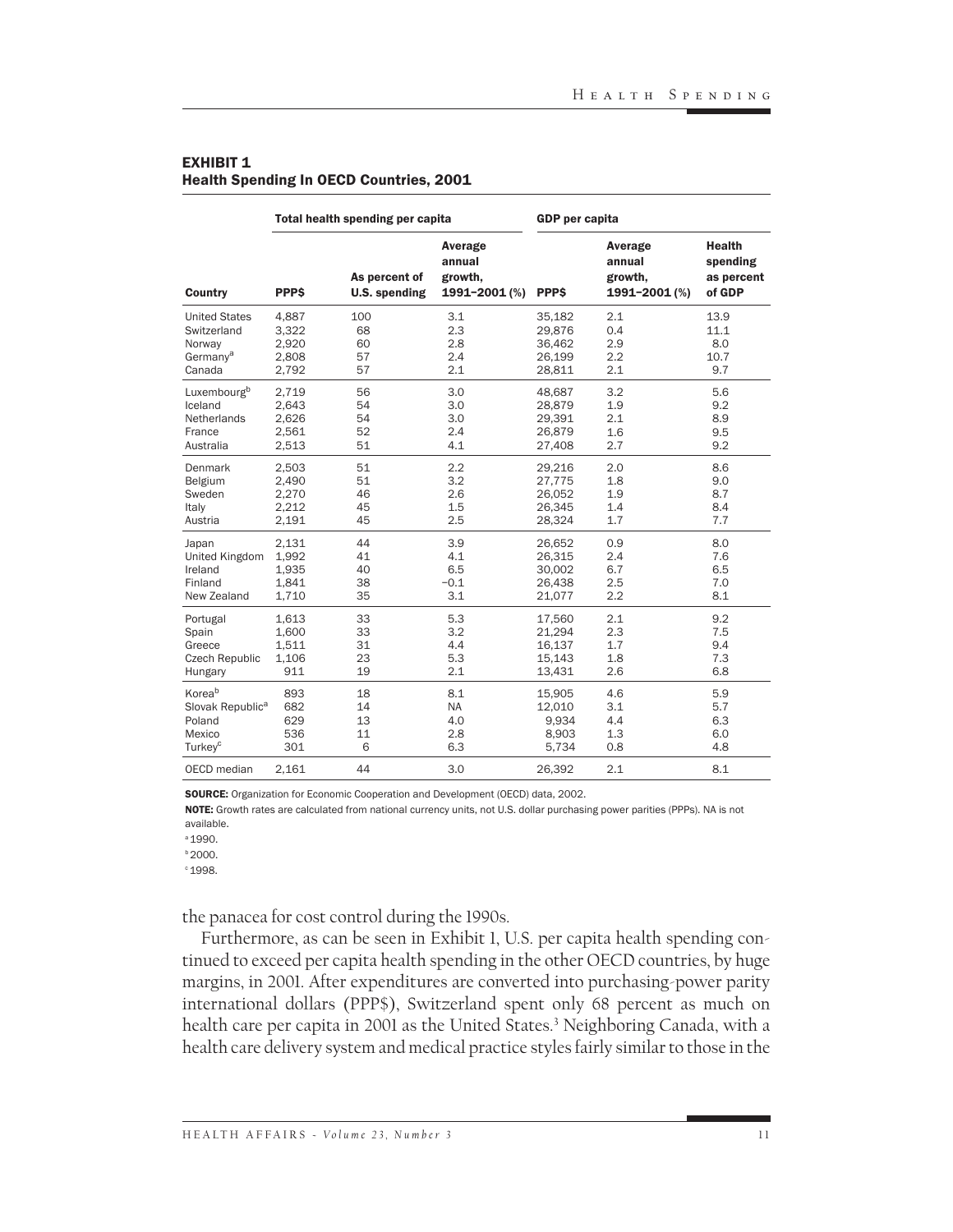United States, spent only 57 percent as much per capita as the United States. PPPadjusted per capita spending in the median OECD country was only 44 percent of the U.S. level (PPP\$2,161).

Finally, the median percentage of GDP absorbed by health care in the non-U.S. OECD countries in 2001 was only 8.3 percent, compared with 13.9 percent in the United States. Although that percentage remained more or less constant during the 1990s, during the previous two decades the average annual growth of health spending exceeded the growth of total GDP by 2.5–3 percent.<sup>4</sup> U.S. government actuaries now project that during 2003–2013 U.S. health spending will revert to its traditional, long-term trend. They project the annual growth in U.S. health spending to exceed the annual growth in GDP once again by about two percentage points, and total national health spending to absorb as much as 18.4 percent of U.S. GDP by 2013.<sup>5</sup>

In this paper we examine data from the OECD database in detail. We begin with a brief review of the factors that can explain the relatively high U.S. spending on health care, drawing on earlier papers on the subject.<sup>6</sup> We then discuss international issues in pharmaceutical pricing. Next, we explore the ways that health spending trends might be a burden on the U.S. economy. We conclude that while these trends are not an imminent burden on the macro economy, they will place an increasing burden on the members of lower-income groups even within the coming decade. Furthermore, by 2040 these trends will force the United States to make do with actual reductions in the nonhealth GDP per capita overall. This prospect leads many observers to judge current trends in U.S. health spending "unsustainable" or "unaffordable," although, as we argue further on, these terms are so highly subjective that they lose meaning in this context.

# Factors Driving High U.S. Health Spending

**GDP per capita.** No single factor explains the levels or rates of increase in health spending among industrialized countries.<sup>7</sup> However, ability to pay, as measured by GDP per capita, has repeatedly been shown to be one of the most important factors.<sup>8</sup> About 90 percent of the observed cross-national variation in health spending across the OECD countries in 2001 can be explained simply by GDP per capita. An estimated bivariate relationship between GDP per capita and per capita health spending predicts a U.S. per capita health spending level of \$3,435 for 2001. The actual level, \$4,887, is \$1,452 or 42 percent higher than the predicted level.<sup>9</sup> Both policymakers and clinicians need to examine what other factors can account for that remaining differential.

**Distribution of market power and prices.** In a previous paper we argued that Americans pay much higher prices for the same health services than citizens in other countries pay.10 There are a number of reasons why this might be so.

First, the distribution of compensation in the United States is wider than in most of the other industrialized countries. The highly trained and highly talented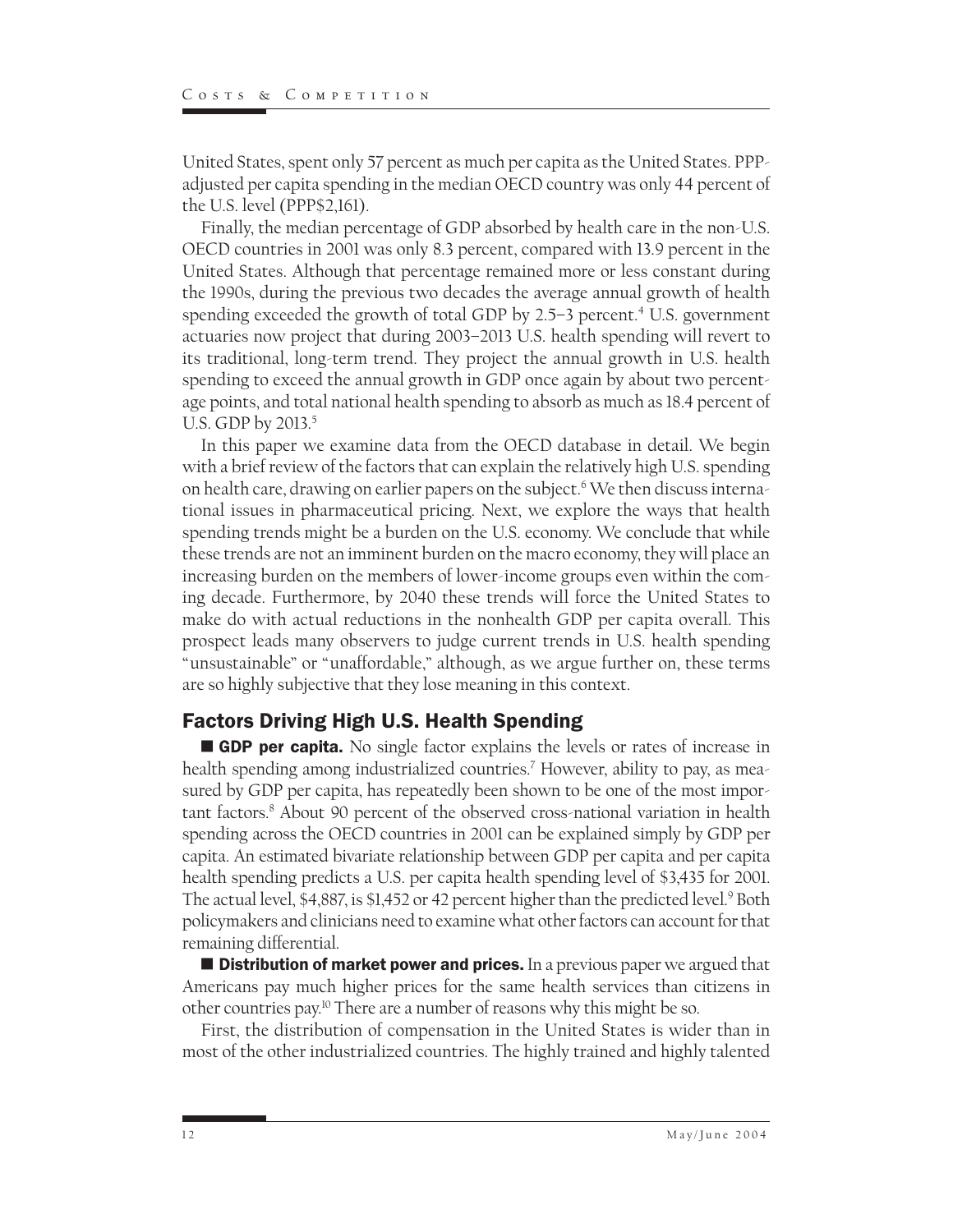health professionals employed in health care must be recruited from the same talent pool used by other industries offering high compensation, such as law and finance. Because health care is a labor-intensive industry, labor is one factor driving up the cost of producing health care in the United States.

Second, the highly fragmented organization of the financing of health care in the United States serves to allocate relatively greater market power to the supply side of the health system than to the demand side. As we have argued in previous papers, multiple purchasers of care allow U.S. prices to rise above the level attained in other industrialized countries that either endow the demand side of their health systems with strong, monopsonistic (single-buyer) market power (such as the Canadian provincial health plans) or allow multipayer systems to bargain collectively with the providers of health care, sometimes within governmentset overall health care budgets (as, for example, in Germany).<sup>11</sup>

**The capacity of health systems.** The relatively greater market power on the demand side of health systems in other countries can explain why so many countries allocate a lower fraction of their GDP to health care even though they appear to be more heavily endowed with hospital capacity and health professionals than the United States.12

Many industrialized countries have higher physician- and nurse-to-population ratios than the United States (Exhibit 2).13 The supply of U.S. physicians per capita grew only 1 percent per year between 1991 and 2001; only six countries had slower growth rates during this period. A large part of the increase in the U.S. physician supply represents international medical graduates (IMGs), as the capacity of U.S. medical schools has stayed virtually constant since the 1970s.14 The U.S. nurse-to-population ratio (8.1 per 1,000 population) also was below the OECD median (9.0) in 2001. Growth in the supply of nurses was relatively modest in the United States—about 1.3 percent per year—and below the median growth rate for the OECD (1.6 percent).

Previous comparisons indicated that in recent years the United States has had a relatively low supply of computed tomography (CT) scanners and magnetic resonance imaging (MRI) devices relative to some OECD countries. The United States was an early adopter of these medical technologies and then tended to be relatively well endowed with the new technology by international standards. Ultimately, however, the United States did not acquire as large a supply as Japan and several other countries did.15

Finally, the United States has a relatively small endowment of hospital beds per capita compared with most other OECD countries (Exhibit 2). The United States is in the bottom quartile of hospital beds per capita. The decrease in U.S. hospital capacity between 1991 and 2001—0.8 beds per 1,000 population—is at the median for OECD countries with available data.

**Administrative complexity and costs.** By international standards, the U.S. approach to financing health care is extremely complex. Research suggests that a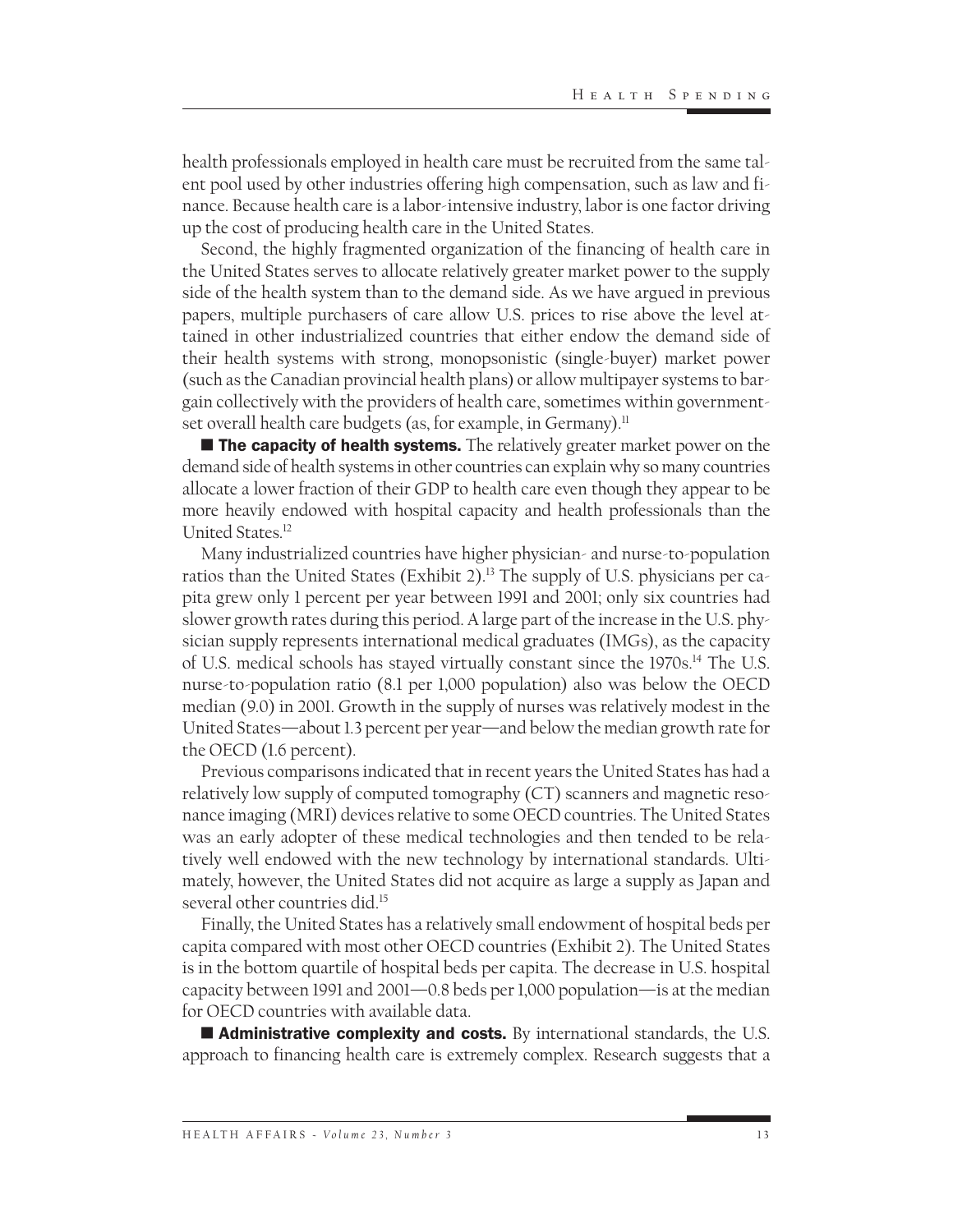#### EXHIBIT 2 Number Of Health Professionals And Hospital Beds Per 1,000 Population In OECD Countries, 1991–2001

|                      | <b>Physicians</b> |                                               | <b>Nurses</b>     |                                               | <b>Hospital beds</b> |                          |
|----------------------|-------------------|-----------------------------------------------|-------------------|-----------------------------------------------|----------------------|--------------------------|
| <b>Country</b>       | Number,<br>2001   | Average<br>annual<br>growth,<br>1991-2001 (%) | Number,<br>2001   | Average<br>annual<br>growth,<br>1991-2001 (%) | Number,<br>2001      | Difference,<br>1991-2001 |
| Australia            | 2.5               | 0.8                                           | 10.6              | $-1.3$                                        | 3.8 <sup>a</sup>     | $-0.6$                   |
| Austria              | 3.2               | 3.4                                           | 9.2               | 1.9                                           | 6.2                  | $-0.6$                   |
| Belgium              | 3.9 <sup>a</sup>  | 1.9                                           | <b>NA</b>         | <b>NA</b>                                     | NA.                  | <b>NA</b>                |
| Canada               | 2.1               | 0.0                                           | 9.9 <sup>a</sup>  | $-1.4$                                        | 3.2 <sup>a</sup>     | $-0.8$                   |
| Czech Republic       | 3.4               | 2.3                                           | 9.1               | 0.9                                           | 6.5                  | $-2.0$                   |
| Denmark              | 3.4               | 0.9                                           | 9.6               | 1.0                                           | 3.3 <sup>b</sup>     | $-0.7$                   |
| Finland              | 3.1               | 2.2                                           | 14.9              | 3.7                                           | 2.4                  | $-2.4$                   |
| France               | 3.3               | 0.6                                           | 7.0               | 2.3                                           | 4.2 <sup>a</sup>     | $-0.9$                   |
| Germany              | 3.3               | 1.7                                           | 9.7               | <b>NA</b>                                     | 6.3                  | $-1.2$                   |
| Greece               | 4.4               | 2.0                                           | 3.9 <sup>b</sup>  | 1.4                                           | 4.0 <sup>b</sup>     | 0.1                      |
| Hungary              | 2.9               | $-0.3$                                        | 4.8               | 0.2                                           | 6.0                  | $-1.1$                   |
| Iceland              | 3.5               | 2.3                                           | $14.0^{\circ}$    | 0.6                                           | <b>NA</b>            | <b>NA</b>                |
| Ireland              | 2.4               | 2.0                                           | 14.8              | 2.0                                           | 3.0                  | $-0.3$                   |
| Italy                | 4.3               | 1.6                                           | 5.2 <sup>b</sup>  | 0.7                                           | 4.3 <sup>a</sup>     | $-1.5$                   |
| Japan                | 1.9 <sup>a</sup>  | 1.4                                           | 7.8 <sup>c</sup>  | 3.4                                           | <b>NA</b>            | <b>NA</b>                |
| Korea                | 1.4               | 4.5                                           | 3.0 <sup>a</sup>  | <b>NA</b>                                     | 5.2                  | 2.3                      |
| Luxembourg           | 2.5               | 2.3                                           | 10.4              | <b>NA</b>                                     | 6.6                  | $-0.3$                   |
| Mexico               | 1.5               | 5.2                                           | 2.2               | 2.0                                           | 1.0                  | 0.0                      |
| Netherlands          | 3.3               | 2.4                                           | 12.8              | <b>NA</b>                                     | 3.3                  | $-0.9$                   |
| New Zealand          | $2.2^a$           | 1.6                                           | 9.6 <sup>a</sup>  | 0.4                                           | <b>NA</b>            | <b>NA</b>                |
| Norway               | 3.0               | 1.4                                           | 10.4              | $-2.7$                                        | 3.1                  | $-0.5$                   |
| Poland               | 2.2               | 0.0                                           | 4.8               | $-1.0$                                        | 5.0                  | $-1.3$                   |
| Portugal             | 3.2               | 1.0                                           | 3.8               | 2.7                                           | 3.3 <sup>c</sup>     | $-0.1$                   |
| Slovak Republic      | 3.6               | 1.7                                           | 7.3               | 0.6                                           | 5.6                  | <b>NA</b>                |
| Spain                | 3.3 <sup>a</sup>  | <b>NA</b>                                     | 6.9               | 3.3                                           | 3.2 <sup>c</sup>     | $-0.1$                   |
| Sweden               | 3.0 <sup>a</sup>  | 1.3                                           | 8.8 <sup>a</sup>  | 0.1                                           | 2.4 <sup>a</sup>     | $-1.5$                   |
| Switzerland          | 3.5               | 1.6                                           | 10.7 <sup>a</sup> | <b>NA</b>                                     | 3.9                  | $-2.5$                   |
| Turkey               | 1.3               | 2.7                                           | 1.7 <sup>a</sup>  | 2.2                                           | 2.1                  | 0.1                      |
| United Kingdom       | 2.0 <sup>a</sup>  | 1.8                                           | 9.0               | 1.4                                           | 3.9                  | <b>NA</b>                |
| <b>United States</b> | $2.7^{b}$         | 1.0                                           | 8.1 <sup>b</sup>  | 1.3                                           | 2.9                  | $-0.8$                   |
| OECD median          | 3.1               | 1.7                                           | 9.0               | 1.1                                           | 3.9                  | $-0.8$                   |

SOURCE: Organization for Economic Cooperation and Development (OECD) data, 2002. NOTE: NA is not available.

 $a_{2000}$ .

 $b$  1999.

<sup>c</sup> 1998.

sizable fraction of higher U.S. health spending, not explainable by higher GDP per capita, can be traced to the higher administrative overhead required by such a complex system.16 To quote economist Henry Aaron on this point: "Like many other observers, I look at the U.S. health care system and see an administrative monstrosity, a truly bizarre mélange of thousands of payers with payment systems that differ for no socially beneficial reason, as well as staggeringly complex public system with mindboggling administered prices and other rules expressing distinctions that can only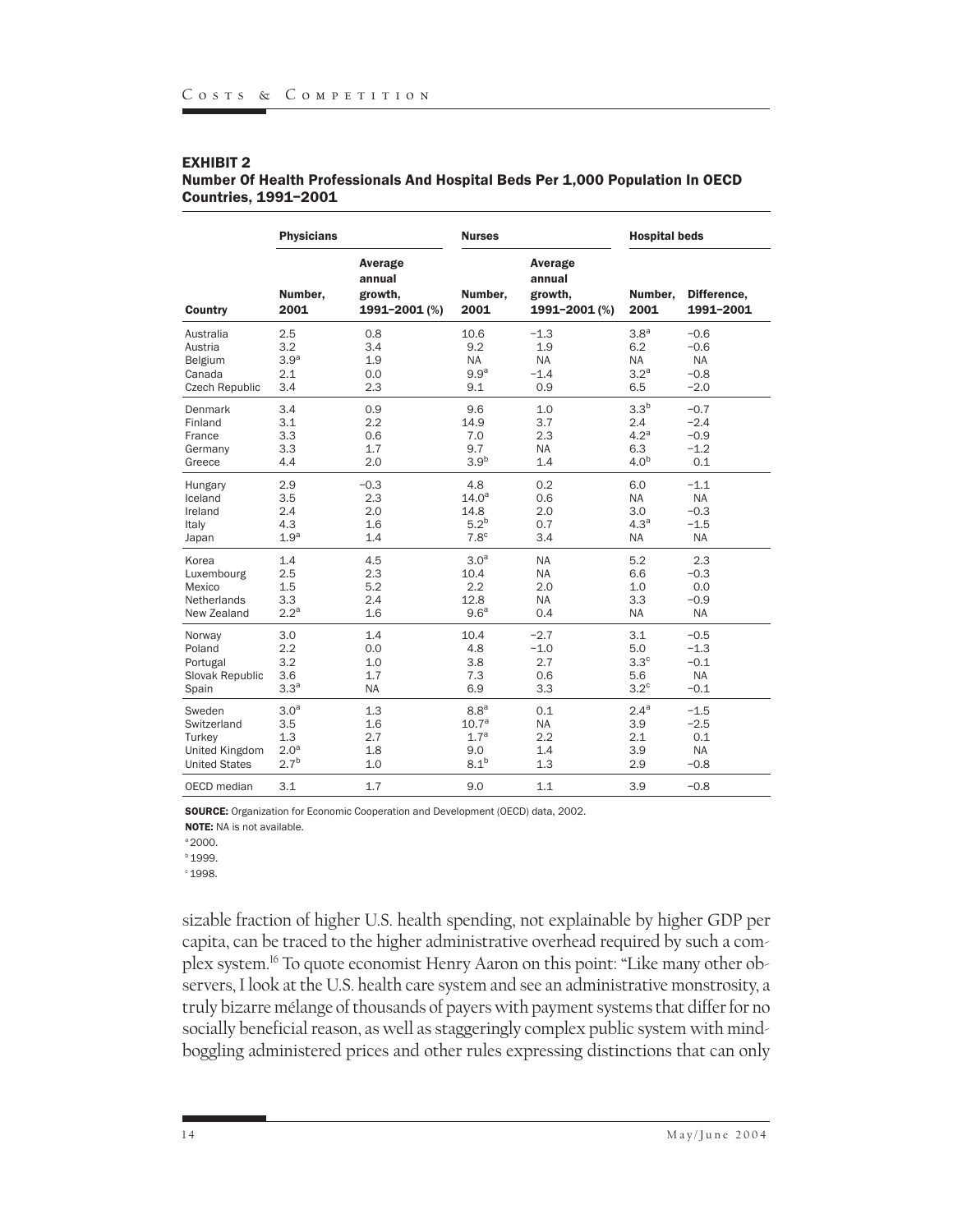be regarded as weird."17

Aaron's comment was part of his response to a recent paper by Steffie Woolhandler, Terry Campbell, and David Himmelstein, who find that administrative costs for insurers, employers, and the providers of health care in the U.S. health system (not even including the time costs patients bear in choosing health insurance and claiming reimbursement) were "at least" \$294.3 billion in 1999, or about 24 percent of total U.S. health spending.<sup>18</sup>

Aaron's remarks may leave the impression that public insurance programs are the chief culprits in this "administrative monstrosity." However, as Commonwealth Fund president Karen Davis observed in her recent testimony before Congress, administrative expenses for private insurance in the United States are twoand-one-half times as high as those for public programs.<sup>19</sup>

**Unwillingness to ration health care.** A country's health care system—especially its research and development (R&D) infrastructure—continually gives society the option of purchasing, through health care, additional quality-adjusted life years (QALYs) at increasingly higher prices. Exhibit 3 illustrates the shape such supply curves are likely to have.

The hypothetical curve in Exhibit 3 reflects the fact that some relatively lowcost medical interventions can yield additional QALYs at relatively low incremental costs—for example, immunizations or prenatal care. At the other end of the spectrum, however, the health system can wrestle additional life years from nature's course only at increasingly higher incremental costs. Examples of such high-cost procedures would be diagnostic tests broadly applied to populations with a low incidence of the disease targeted by the test, especially in the presence of many false positives. Heroic medical intervention at life's beginning or end also





**SOURCE:** Based on authors' conjecture.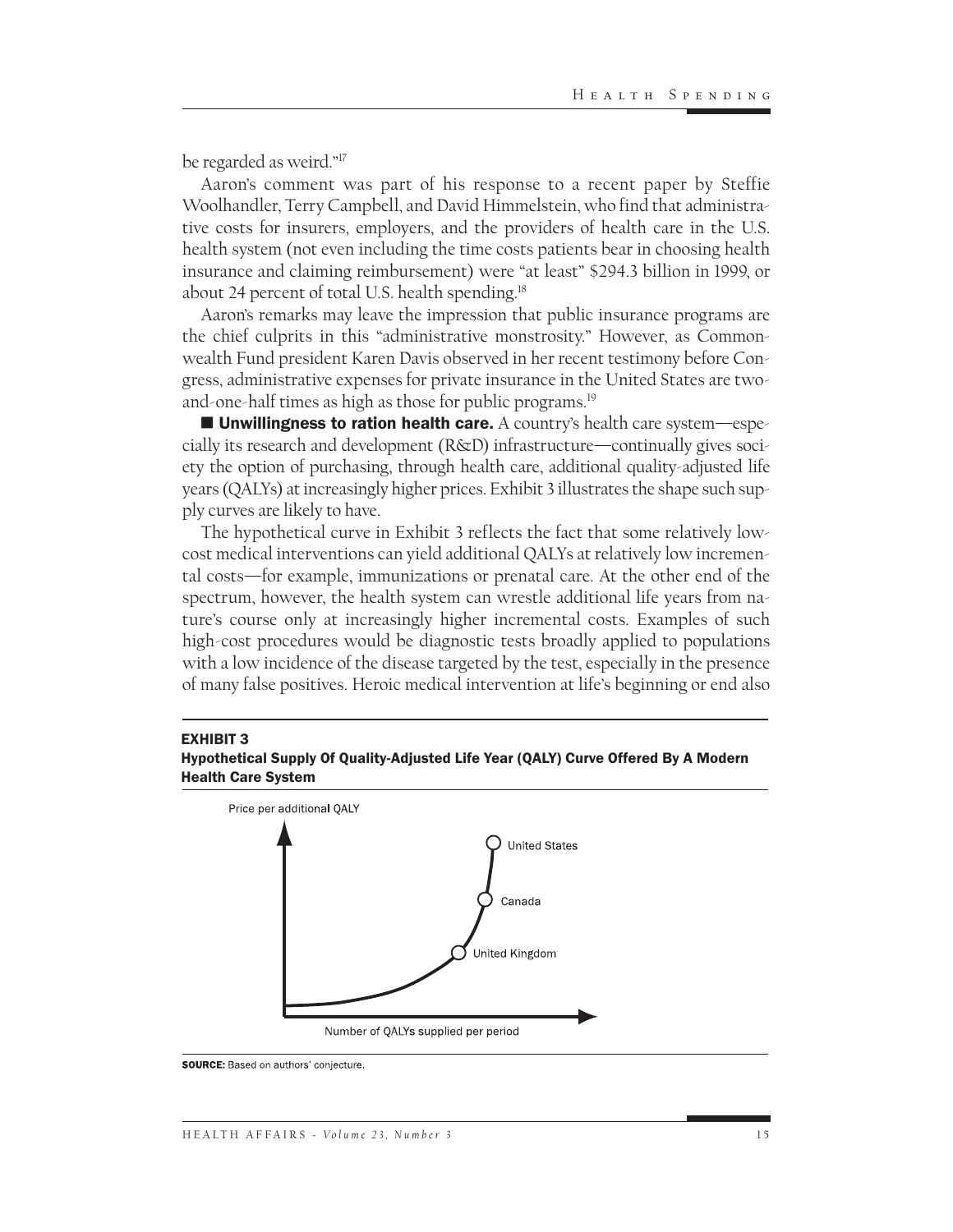# *"Concern over unduly low drug prices abroad now finds expression in U.S. trade negotiations with other countries."*

falls into the high-cost range of the QALY supply curve.

The thrust of modern cost-effectiveness research—a distinct branch of health services research—is aimed at identifying the approximate shape of this curve for policymakers. In principle, policymakers should use that information to answer two morally troublesome questions faced by every country. First, how far up the QALY supply should the health system go to procure added QALYs? Second, should the maximum price to be paid for added QALYs be uniformly applied to all members of society or be allowed to vary with the individual patient's ability to pay or with other factors, such as social status?

As Julian Le Grand suggests, the National Institute for Clinical Effectiveness (NICE) established by the Blair government in the United Kingdom appears to be using a cutoff price of £30,000 (about US\$53,000 at the current exchange rate) per QALY beyond which treatments should not be publicly funded.<sup>20</sup> Above this threshold, U.K. patients with discretionary funds or supplemental private health insurance could procure more costly treatments from the country's relatively small private health sector. That cutoff price is mentioned also by Nancy Devlin and colleagues, who write that "it is clear from papers presented to NICE's Annual Public Meeting that £30,000 per QALY has effectively become the benchmark for cost-effectiveness," although they add that "there have been no directions from the Department of Health or the National Assembly for Wales that they consider this to be an appropriate test."21

Policymakers in other countries typically have shied away from setting an explicit cutoff price per QALY (or other measure of outcome) above which collective funds will not be used to purchase additional output from the health sector. Such a pronouncement would undoubtedly be politically controversial and divisive. Instead, countries typically have sought to set that upper limit implicitly, through a mixture of price controls and limits on capacity. If one had to make a rough guess on the implicit prices that health systems are willing to pay for QALYs, the relative overall positions of the United Kingdom, Canada, and the United States in Exhibit 3 seem plausible, although we make no pretense that the differentials suggested there are accurate. It might be illuminating in future cross-national research to extract through opinion surveys from various stakeholders in health care more explicit notions on the maximum price that should be devoted to wrestling an additional QALY from nature through the health care system.

In the United States neither private health insurers nor the publicly funded Medicare and Medicaid programs appear to observe any explicit guidelines on the maximum price per QALY procured through health care. Two possible exceptions are private health insurance policies that have lifetime upper limits and the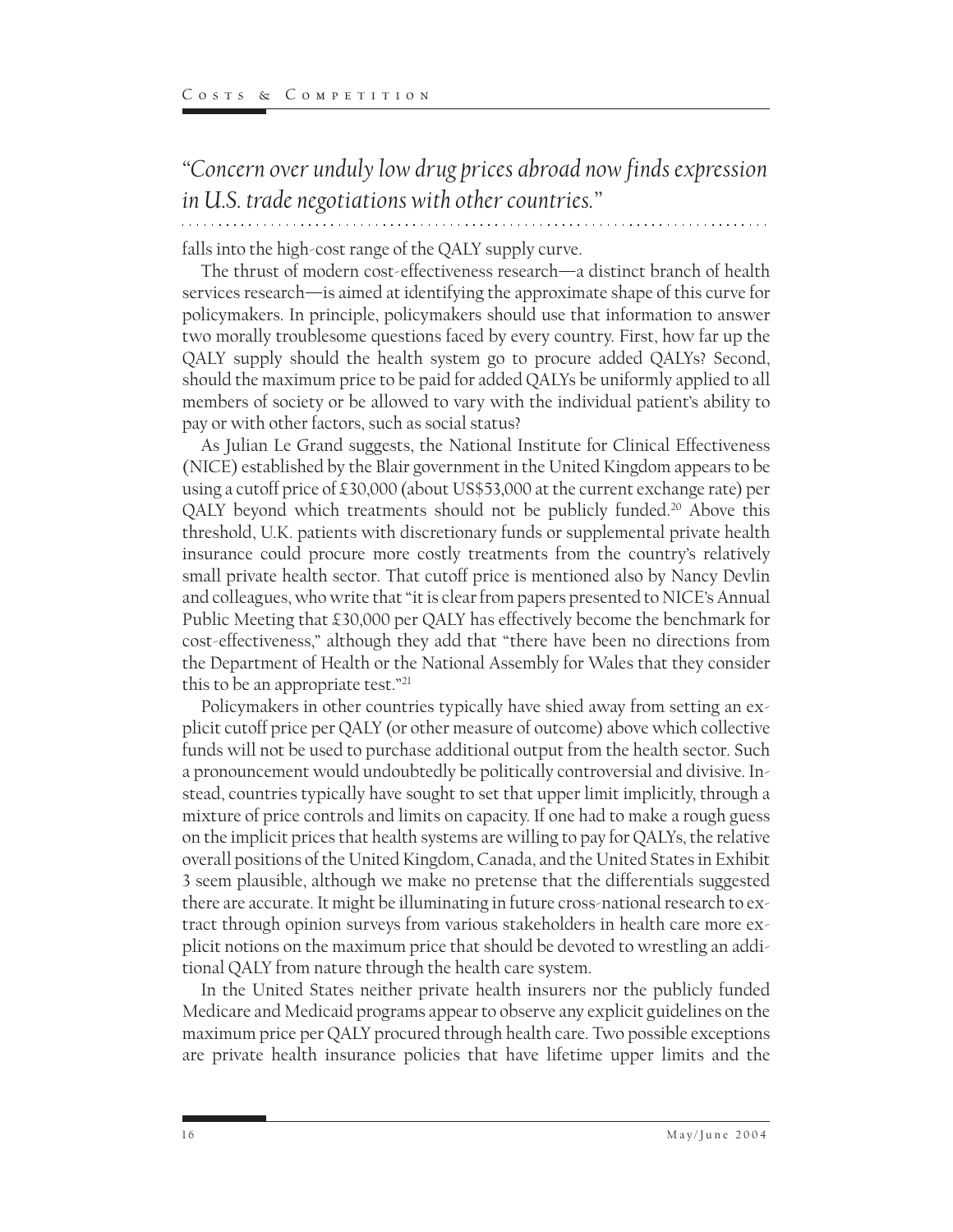Medicare program, which lacks catastrophic benefits. For low-income Americans without health insurance, there may well be much lower, haphazardly imposed, implicit upper limits on the price per QALY that society is willing to pay on their behalf.22 A series of recent reports by the Institute of Medicine (IOM) has documented that uninsured Americans receive less care than insured Americans and that circumstance does affect their health status.<sup>23</sup>

# The Brewing Battle Over Pharmaceutical Prices

Although health care has not traditionally been a focus of U.S. foreign and trade policy, the relatively high concentration of market power on the demand side of foreign health systems appears to have become a major irritant to U.S. officials, at least with respect to pharmaceutical prices. These officials acknowledge that U.S. prices for pharmaceuticals are high by international standards; however, they accuse foreign governments of keeping those prices artificially and unduly low within their own health systems, thereby beggaring U.S. patients, who now fund the bulk of U.S. pharmaceutical R&D.

In a recent address to pharmaceutical executives, for example, former Food and Drug Administration (FDA) Commissioner Mark McClellan (now head of the Centers for Medicare and Medicaid Services, or CMS) decried as "unfair" that other nations use market power on the demand side for prescription drugs to obtain lower prices. He was concerned that other countries are shifting the burden of financing the R&D cost of new drugs to the United States. "Some of the world's richest nations are driving the world's hardest bargains," he remarked. "For example, many high-income countries regulate their prices by setting them equal to those in other countries that already have rigid price controls. This system is used in Canada, informally in Japan, and in some countries in Europe."24

This concern over unduly low drug prices abroad now finds expression in U.S. trade negotiations with other countries. As the *International Herald Tribune* recently reported, "In talks over a free-trade agreement with Australia, U.S. officials are pressing the Australian government to water down its system for negotiating the prices it pays for prescription drugs."25 Countries that use price controls to constrain the growth of their health spending can expect to be pressured by the U.S. government to raise the prices their health systems pay for drugs sold by U.S. manufacturers. Countries subjected to these tactics by U.S. trade negotiators may resent this intrusion by the U.S. government into what they may regard as purely domestic health policies.

The emerging posture among U.S. policymakers on drug prices raises a number of questions. First, by what mechanism would higher drug prices paid by foreign health systems for U.S.-manufactured drugs actually translate into lower drug prices for U.S. patients? Or would these price increases merely translate into increased revenues of U.S. manufacturers? Second, how much of the added revenue garnered by U.S. manufacturers from drug price increases abroad would flow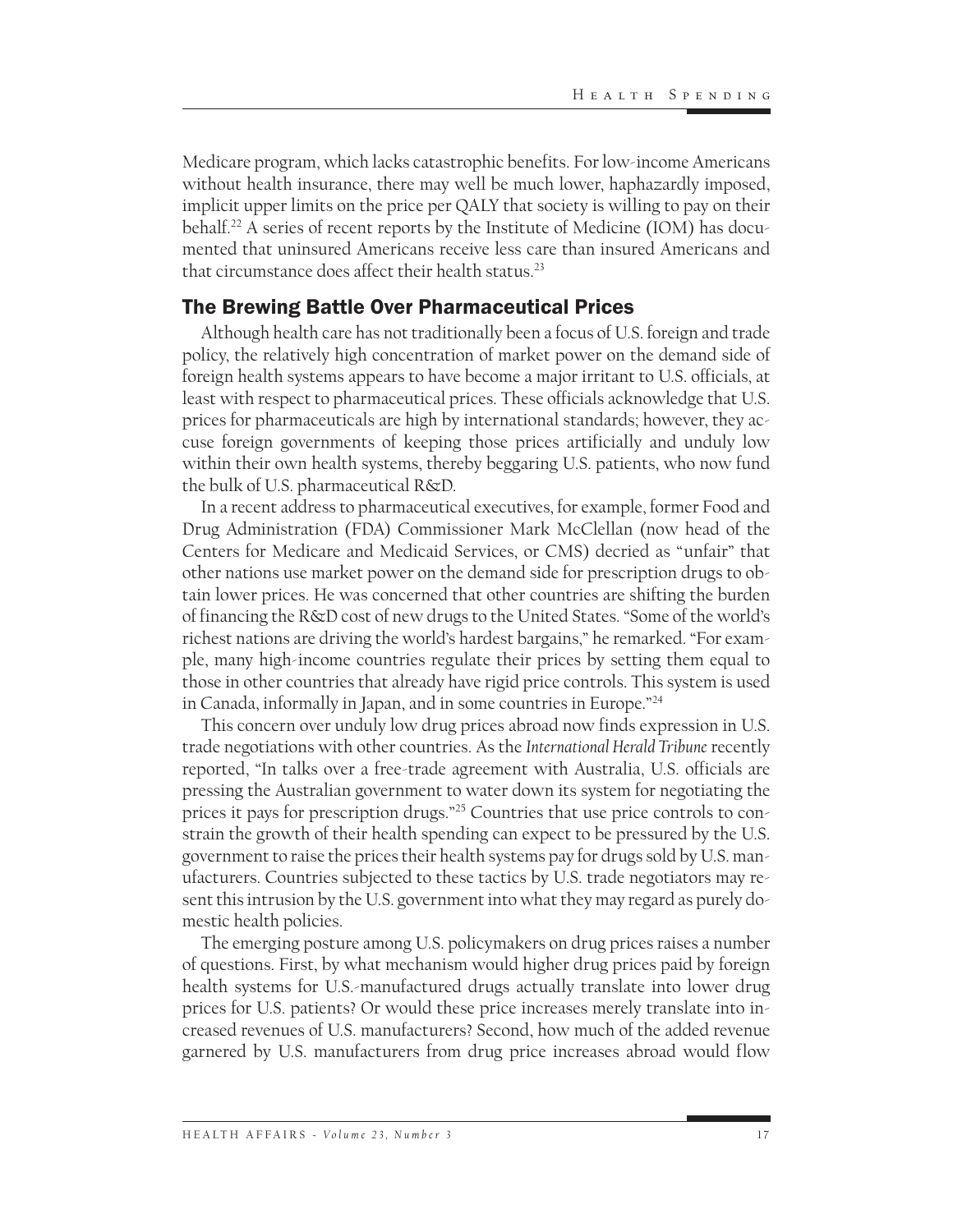through to R&D spending? In 2002 the thirteen largest U.S. pharmaceutical companies allocated their sales revenue to particular objects of expenditures and profits as follows: cost of goods sold, 25.3 percent; selling and administration, 32.8 percent; R&D, 14 percent; taxes, 7.3 percent; and net after-tax profits, 20.6 percent.26 Would added revenues from increased drug prices abroad be similarly allocated? If so, can the U.S. government and U.S. drug manufacturers reasonably expect health systems abroad to underwrite with higher prices outlays by U.S. manufacturers on selling and administration, including the direct-to-consumer (DTC) advertising that is not even permitted in many of these other countries?

Third, would the U.S. government permit other countries's health systems to use approaches with tiered pricing, such as reference pricing, which can be and has been defended as a market-based approach to drug pricing but is profoundly feared by drug manufacturers in the United States and elsewhere?<sup>27</sup> How deeply into other countries' health policy would U.S. policymakers penetrate to shore up the revenues of U.S. drug manufacturers?

Finally, it is not clear to what extent drug prices in other nations actually are inappropriately low. A recent study by Patricia Danzon and Michael Furukawa suggests that the differential in prices paid for drugs in different countries is smaller than a simple comparison of drug prices might suggest. They argue that simple comparisons of prices for particular drugs can be highly misleading and that such comparisons should be based on broader market baskets of pharmaceutical products sold in the various countries. Furthermore, they argue that such comparisons should be made with PPP dollars rather than at current exchange rates. On that basis, they conclude that "U.S.– foreign differentials for broad baskets of prescription drugs are in line with income [differentials across countries] and [are] smaller for drugs than for other medical services."28

## Health Care In The Macro Economy

**Health spending and GDP.** Health spending is included in the calculation of GDP. If spending on health care increases, other things being equal, then GDP rises, just as it does when there is increased spending on sport-utility vehicles (SUVs) or entertainment, other things being equal.

Other things, however, may not remain equal when one component of GDP grows over time. Under full employment of a country's real resources, for example, added spending on health care would draw labor and capital away from other sectors of the economy, whose contribution to GDP would then shrink. That displaced contribution would be the opportunity cost of added health spending.

On the other hand, under conditions of pervasive unemployment, added health spending may not need to draw real resources away from other economic activities and GDP; the opportunity costs of added health spending would be low or close to zero. This is an important point during recessions. In a speech before the Commonwealth Club of California in June 2002, for example, President George W.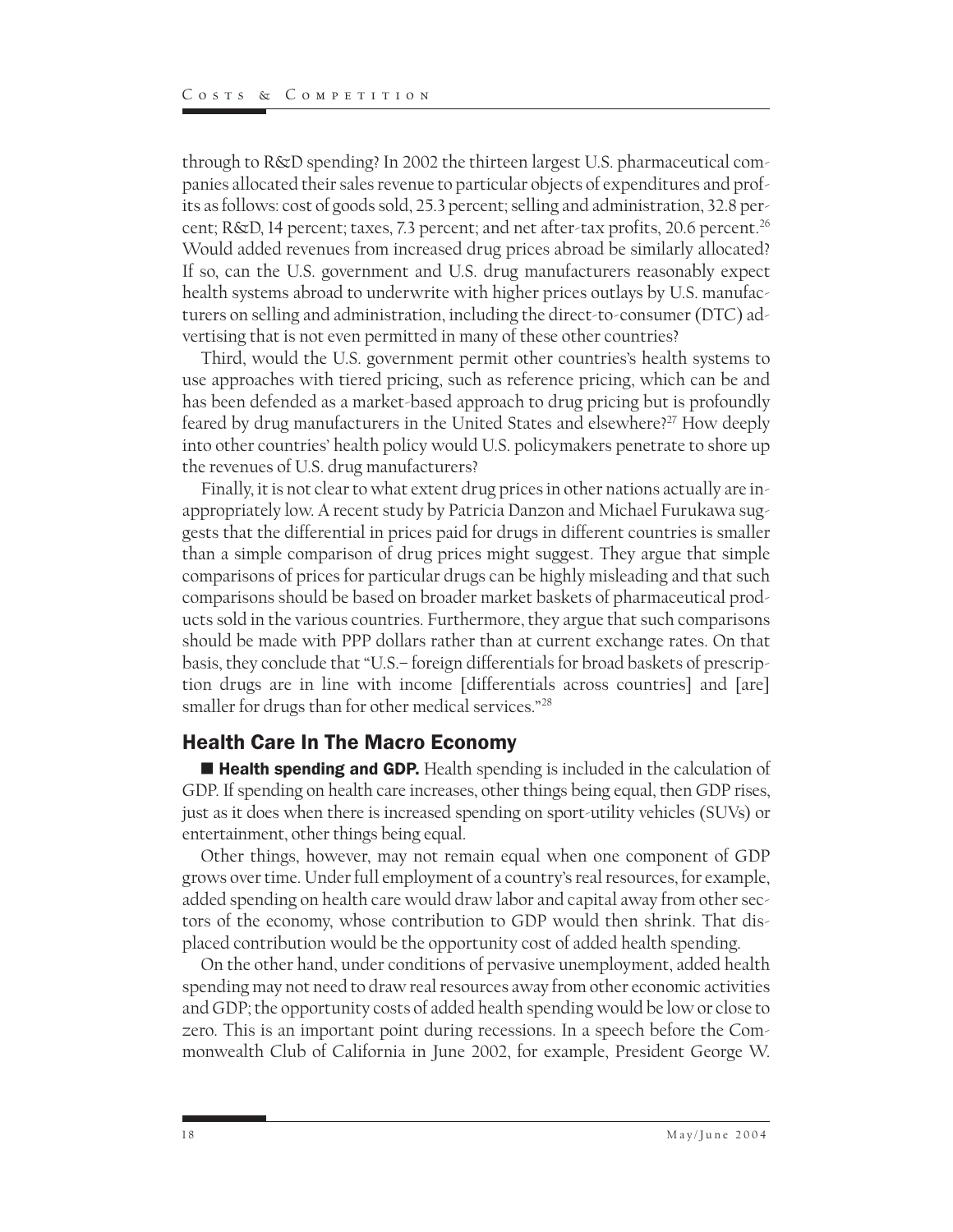Bush remarked, "Much of the growth we have seen in this quarter is the result of consumer spending, fueled by well-timed tax deductions."29 If one accepts this purely Keynesian strategy of kindling economic growth as appropriate, as evidently the president does, then added health spending, which will create jobs, is a good substitute for tax cuts designed to kindle added consumer spending. The main difference is that added health spending draws added real resources into the production of health care, while tax cuts draw real resources into the production of whatever consumers purchase with their extra disposable income, which may, however, include added production (and jobs) abroad from additional imports purchased by Americans.

Even under conditions of full employment, however, a diversion of real resources from other economic activities to health care might improve economic welfare in society. It would depend on the value of the added health care gained relative to the opportunity costs represented by the value of other output given up. In an efficiently operated economy, the benefit-cost ratios associated with marginal shifts of real resources from any one sector to any other would be the same for all pairs of sectors and would be close to or equal to one.

The fractions of GDP allocated to particular types of output could, of course, vary over time, in accordance with the relative valuations society attaches to particular types of output over time. In other words, the fact that in most industrialized countries health care has absorbed an ever-increasing fraction of GDP while other types of output—for example, agricultural products—have claimed a decreasing share does not by itself imply an excessive allocation of resources to health care.

Exhibit 4 illustrates this point with the changing distribution of personal spending in key sectors of the U.S. economy.<sup>30</sup> In 1970 medical care represented less than one-tenth of U.S. personal consumption spending, the fifth-largest component after food, housing, transportation, and household operation. In that year Americans spent roughly the same portion of their personal consumption on clothing as they did on medical care. Since that time, medical care has been a steadily increasing share of personal consumption. The only other major categories that have grown since 1970 are recreation and personal business (financial services and similar expenses). By 2001 medical care represented 18.2 percent of personal consumption spending and was the largest component. Even so, absolute real spending on every component of personal consumption spending—even food—increased from 1970 to 2001.

**The alleged economic burden of health spending.** How serious a problem, if it is one at all, is the inexorable growth of health care as a component of GDP? On this question the responses of policymakers can vary, depending on their political purview. At the local level, policymakers usually give much weight to the employment opportunities offered by a growing health sector, which leads them to resist reductions in or closing of local health care facilities. On the other hand, at the mac-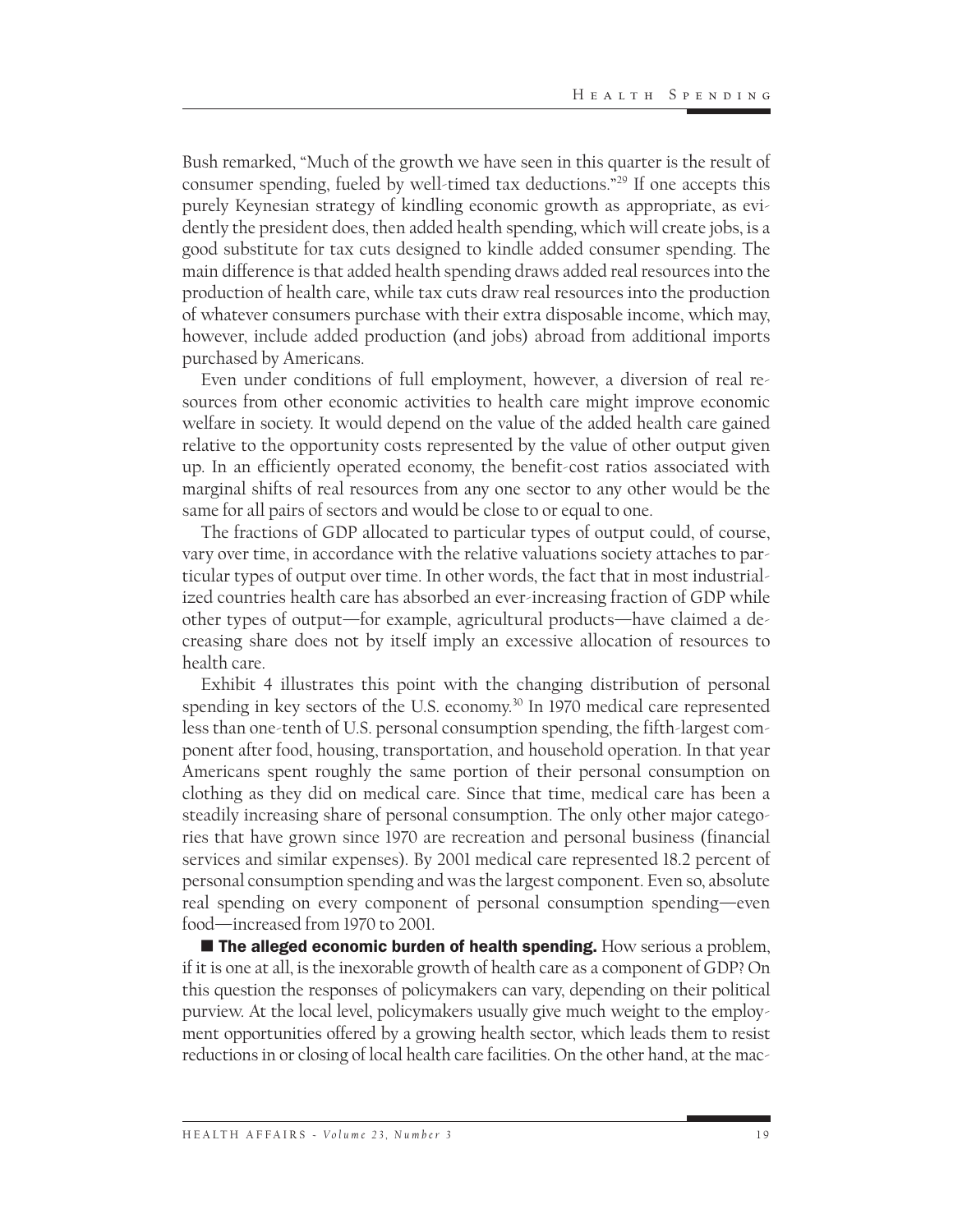

#### EXHIBIT 4 Components Of U.S. Personal Consumption Spending, 1970–2001

SOURCE: U.S. Bureau of Economic Analysis.

NOTES: "Other" includes religious activities, education and research, personal care, and foreign travel. Components add to 100 percent.

roeconomic level, policymakers often view growing health spending with alarm, although added consumer spending on other goods and services—on SUVs or entertainment— invariably is viewed as a sign of economic health by both policymakers and the media. What explains these seemingly inconsistent views toward consumer spending?

Singling out health spending as a macroeconomic drag on the economy appears to have two intellectual roots. First, while recent economic studies have shown that in the aggregate, "medical spending as a whole is worth the increased cost of care," the "whole" may hide many individual medical interventions of dubious clinical and economic merit.<sup>31</sup> For example, the highly critical analyses of the U.S. health system by the IOM and the recent analyses of geographic variations in per capita Medicare spending by Elliot Fisher and colleagues have contributed to this suspicion.32 Second, there is the view that the long-run historical divergence in the growth rates of health spending and of the rest of GDP cannot be "sustained" over the long run without reducing the availability of all other goods and services. Another way in which it is often expressed is that these increases simply are not "affordable." Unfortunately, words such as "sustainable" and "affordable" are more easily pronounced than defined.

The word *sustainable* means "able to be maintained," which raises the question what factors would make something not "maintainable." Here a distinction must be made between "economically sustainable" and "politically sustainable." Continuing the Medicare program in the current form into the indefinite future would be economically sustainable, in the sense that it could be accommodated by an ever-growing GDP. The program may not be politically sustainable, however, if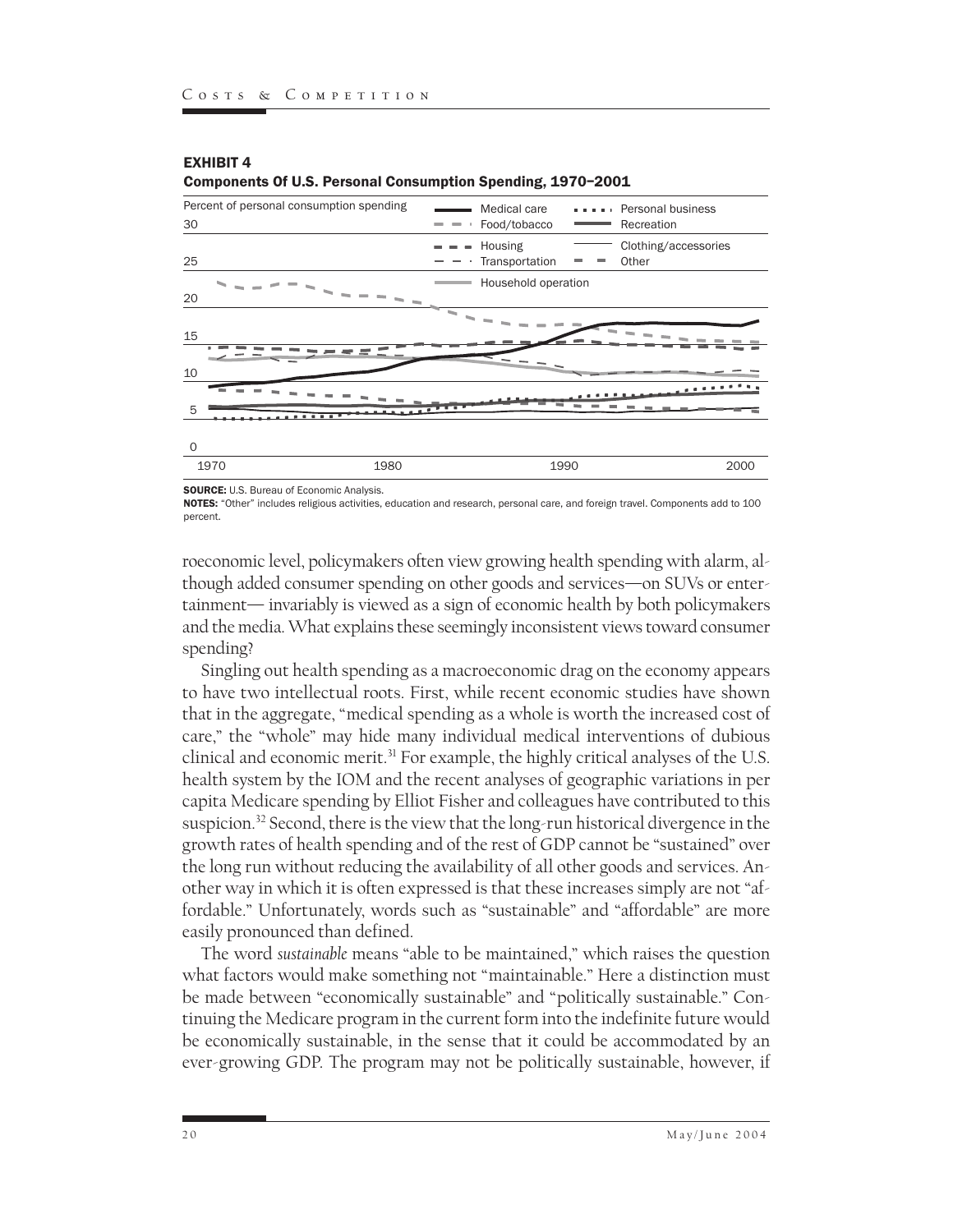the public or its political representatives refused to countenance the higher taxes on the private sector or transfers from other public programs that such a policy would entail. A similar argument, of course, can be made with regard to any other tax-financed programs, including defense, transportation, education, and farm subsidies.

To *afford* something, according to the dictionary, means that one has "the means for acquiring it without serious inconvenience." Evidently "affordable" is a highly subjective term as well, which should be sparingly used in the context of health care. What, after all, is meant by a "serious inconvenience"?

Given these ambiguities, we do not use either term in what follows and merely explore instead what impact further health spending growth is likely to have on the partitioning of future GDP into health care and non–health care GDP, leaving it to the reader to draw his or her own inferences from that exploration on "sustainability" and "affordability."

It was noted in Exhibit 1 that during the 1990s real (inflation-adjusted) health spending tended to outpace the growth of GDP in most countries. The median differential in growth rates for the OECD countries was about one percentage point. Historically, that differential has been much higher in the United States. The difference between real per capita health spending and GDP growth averaged 3.4 percentage points during the 1960s, 2.4 during the 1970s, and 3.2 during the 1980s.33 Only in the 1990s was the differential held to 1.0 percentage points, and most of that can be attributed to robust growth in the overall U.S. economy, not lower health spending. Over the entire period 1960–1999 the differential in the United States had been about 2.4 percentage points.<sup>34</sup>

The CMS actuaries report that the United States as a whole spent an estimated \$1.5 trillion on health care in 2003, or 14.9 percent of a GDP of \$10.9 trillion.35 They project that by 2013 the United States will spend about \$3.36 trillion on health care, or 18.4 percent of a GDP of \$18.24 trillion. Stated in constant 2003 dollars and on a per capita basis, the actuaries' projections imply an average annual growth rate in real per capita GDP of 1.9 percent, while the corresponding growth rate in real per capita health spending is about 3.8 percent.<sup>36</sup> It implies a projected growth rate differential of 1.9 percentage points. All of these calculations, of course, are merely conjectures and subject to error.

Although health spending in the amount of \$3.36 trillion in 2013 may seem alarming, the nonhealth GDP projected to be available to Americans in that year would still be \$5.6 trillion larger than it was in 2003. This implies that in 2003 U.S. dollars, Americans are projected to have 16.4 percent more nonhealth GDP per capita in 2013 than they had in 2003. While nonhealth GDP's share of total GDP is projected to fall over the decade (from 85.1 percent in 2003 to 81.6 percent in 2013), in absolute real dollars Americans are projected to have more of everything, besides health care. During 1960–1990, when the percentage of GDP spent on health care increased rapidly as well, the absolute amount spent on other goods and ser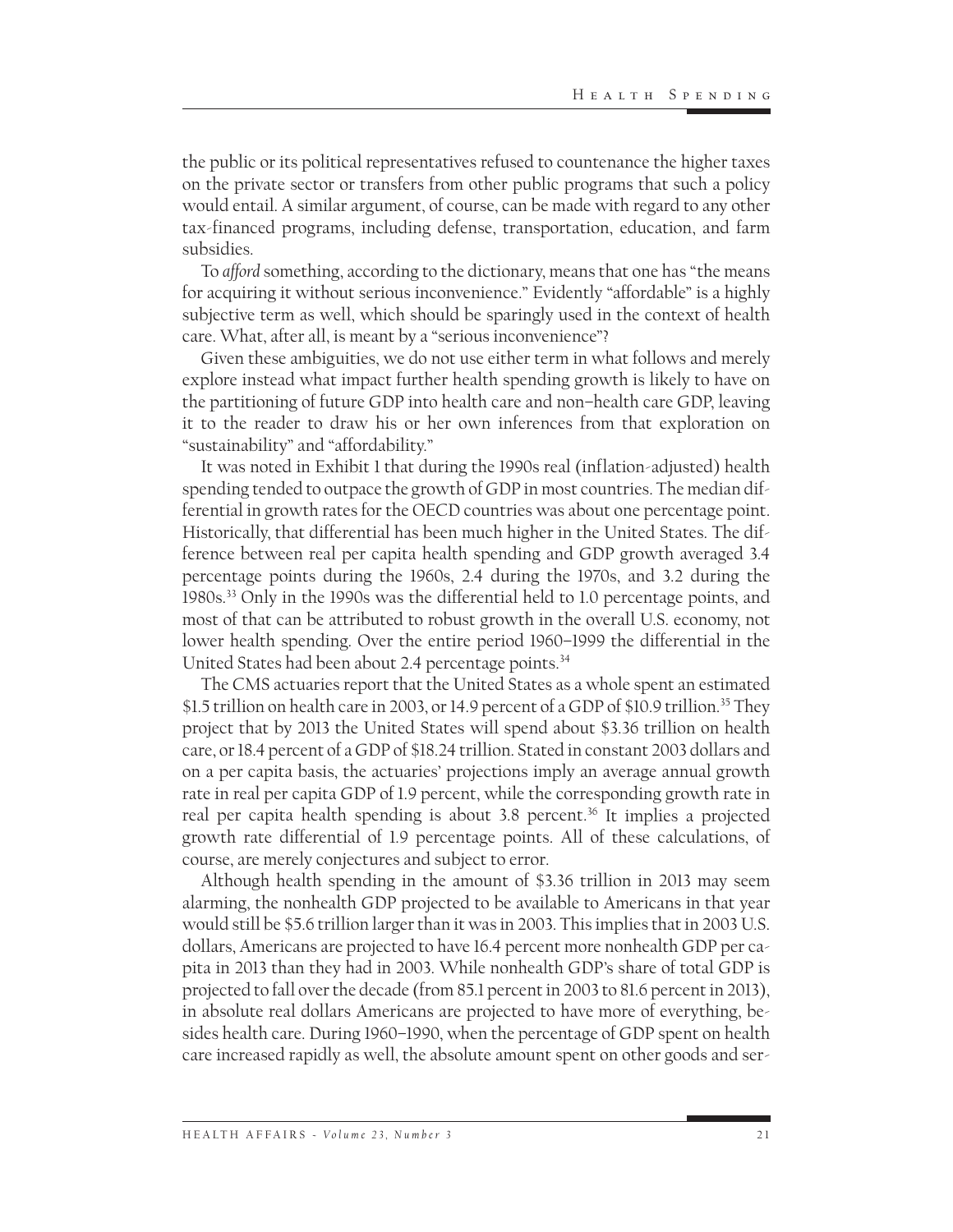vices also continued to increase.

As Michael Chernew and colleagues showed in a recent paper, however, this relatively comfortable scenario might not last.37 They calculate that the U.S. economy most probably could absorb a growth rate differential of about one percentage point throughout the next seven decades and still have real nonhealth GDP per capita grow throughout that period. On the other hand, a growth rate differential of two percentage points would keep nonhealth GDP per capita rising until about 2040, after which time it would begin to decline at an ever more rapid rate. All of these calculations, of course, are highly sensitive to assumptions about future overall productivity growth in the economy.

## Pricing Low-Income Americans Out Of Health Care

Although from a macroeconomic perspective the United States could afford to let health spending grow more rapidly than overall GDP for several decades without depressing aggregate nonhealth GDP, that differential in growth rates can induce severe economic distress at the microeconomic level. To illustrate, consider a private business firm whose line of business and workforce skill mix is such that it can tolerate only a maximum total compensation of \$35,000 per worker per year. At higher compensation levels, the firm would lose money on employing such a worker. This assumed total compensation includes the workers' take-home pay, all withholdings from their paychecks, and all contribution the firm makes to payroll taxes and other fringe benefits, including health insurance. It does not matter how these contributions are divided between employer and employee. The crucial point is that the health insurance premiums paid by or on behalf of these workers must be supported by this total compensation of \$35,000 per worker.

If we assume that these workers' productivity (in terms of physical units of output produced) rises at an average rate of 1.5 percent and that the prices of the firm's output inflate at the general price inflation in the economy of about 2.5 percent, then one can plausibly assume that the total wage base per worker in this industry will increase at an average annual rate of 4 percent over the next decade, to about \$50,000 a decade hence.

According to the most recent employer health benefits survey of the Henry J. Kaiser Family Foundation and Health Research and Educational Trust, the total premium for a typical employment-based health insurance policy for a family in 2003 was \$8,800, split somehow between employer and employee.38 In the past several years these premiums have been rising at rates much in excess of 10 percent.39 If they grew at a rate of "only" 10 percent for the next decade, the typical family coverage would then cost about \$21,000 per year a decade hence, or 42 percent of the total wage base of \$50,000 projected for that year. Small changes in the assumed future productivity growth in this firm, product price levels, and health insurance premiums could easily drive the fraction of total compensation absorbed by health insurance over 50 percent. In the end, such a firm would be likely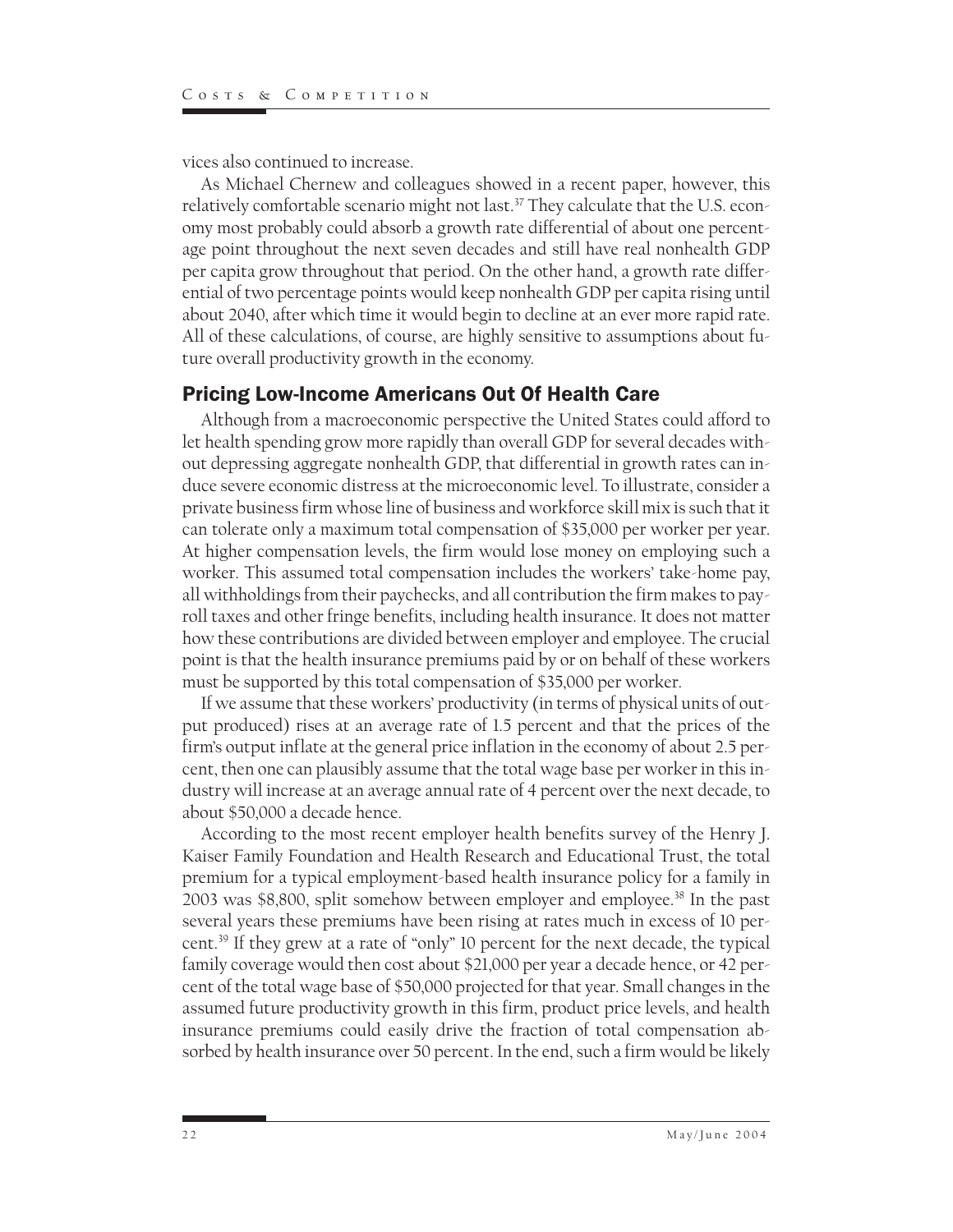# *"The debate over health care is less a pure macroeconomic issue than an exercise in the political economy of sharing."*

to cease offering its employees health insurance, and the income of these workers would be too small to absorb health insurance premiums in excess of \$20,000. They would be likely to join the ranks of the uninsured. This prospect puts U.S. policymakers at a crossroads.

One approach would be to persuade the upper half of families in the nation's income distribution to help purchase adequate health insurance for families in the lower third. One may call it the "universal health insurance" road. It would, of course, involve added taxes and transfers flowing through government budgets, which would bring with them additional government regulation, especially if the aim were to structure the U.S. health system as a one-tier system in which sick people have roughly the same health care experiences regardless of their own ability to pay.

The alternative option would be to embrace as official policy, both in employment-based health insurance and in public insurance programs, a multi-tier health system in which a person's health care experience would be allowed to vary by his or her ability to pay for health care. In such a system families in the upper half of the income distribution would have a noticeably superior health care experience than families in the lower half would have. This is certainly already the case for U.S. families with good health insurance and those without it.

The emerging political battle at this crossroads is unlikely to be styled in stark terms such as "rationing by income class" or "one-class" versus "two-class" medicine. Instead, it will be styled as a debate over "market competition versus government regulation"; as a simple, technocratic quest for greater "efficiency"; or as the dubious dichotomy of "rationing versus markets," even though textbooks in economics instruct the reader that market prices are just another way of rationing scarce commodities, on the basis of ability and willingness to pay.40 At its core, then, the debate over health care, in the United States as elsewhere, is less a pure macroeconomic issue than an exercise in the political economy of sharing.

*An earlier version of this paper was presented at the Commonwealth Fund 2003 International Symposium on Health Care Policy, "Hospitals and Health Care Delivery Systems: Spotlight on Innovation," 22–24 October 2003, in Washington, D.C. The authors thank the Commonwealth Fund for supporting this research, the Organization for Economic Cooperation and Development (OECD) for making its database available to the research community, and Jonathan Cylus for his research assistance. They also thank two anonymous peer reviewers, whose constructive criticism was very helpful, and, as always, the hard-working staff of*Health Affairs*. None of the foregoing is responsible for the views expressed in this paper.*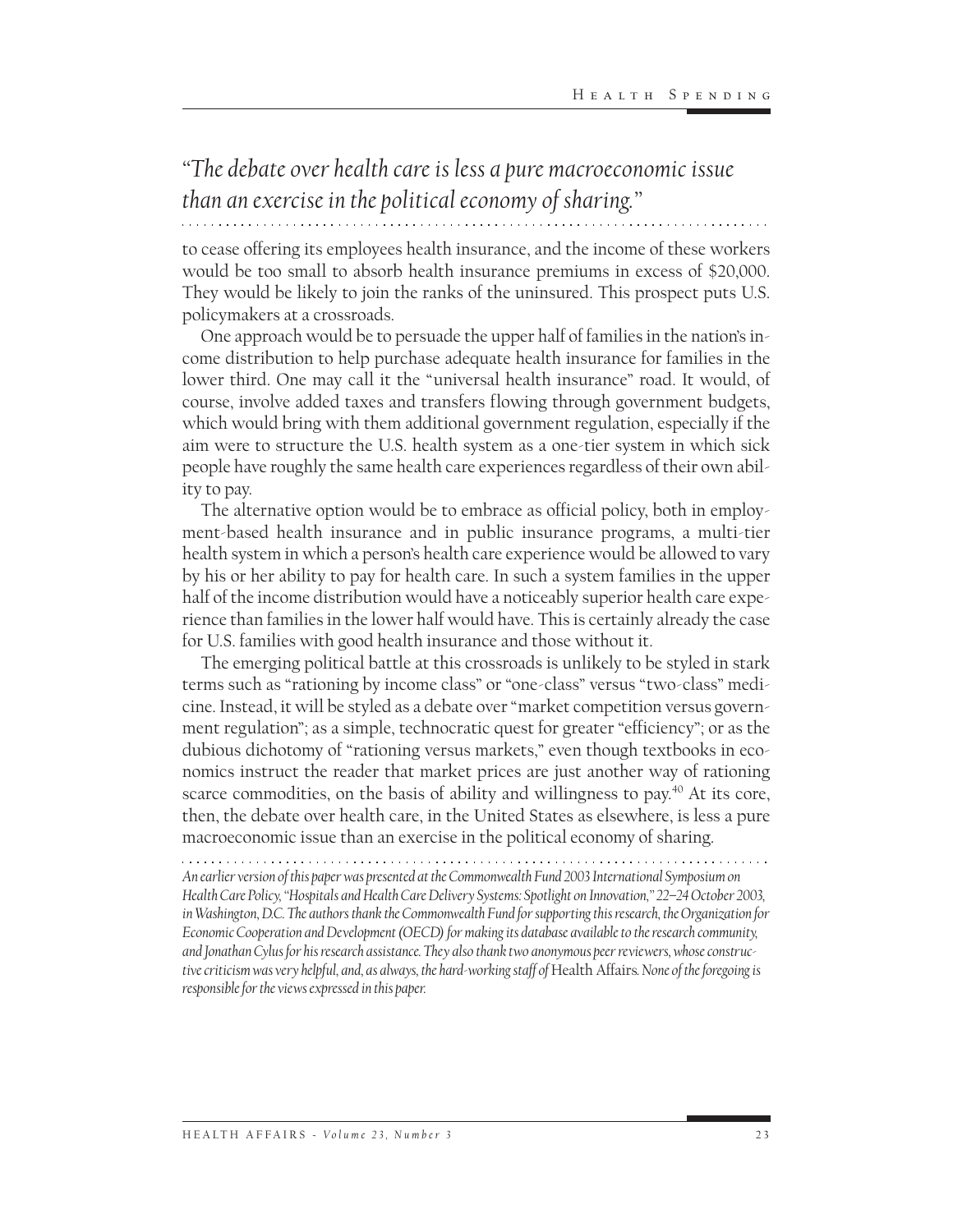#### NOTES

- 1. See, for example, H.J. Aaron and W.B. Schwartz, "Managed Competition: Little Cost Containment without Budget Limits," *Health Affairs* 12 (Supplement 1993): 204–215.
- 2. Data provided by the Office of the Actuary, Centers for Medicare and Medicaid Services (CMS), show that the breakdown of the average percentage contribution to total growth in U.S. health spending during 1990–2002, not adjusted for inflation, was as follows: population growth, 15 percent; general price inflation, 32 percent; medical care price inflation over and above general price inflation, 23 percent; and use of services (such as physician visits, inpatient days, and so on), intensity of services (including whatever waste there may have been in service use and intensity), and statistical errors, 30 percent. There were, however, considerable year-to-year variations in these percentage contributions around these 1990–2002 averages. Katharine Levit, CMS Office of the Actuary, personal communication, 24 January 2004.
- 3. Purchasing power parities (PPPs) adjust for cost-of-living differences between countries by comparing the price of an economywide market basket of goods.
- 4. M.E. Chernew, R.A. Hirth, and D.M. Cutler, "Increased Spending on Health Care: How Much Can the United States Afford?" *Health Affairs* 22, no. 4 (2003): 15–25, Exhibit 1.
- 5. S. Heffler et al., "Health Spending Projections through 2013," Exhibit 1, *Health Affairs*, 11 February 2004, content.healthaffairs.org/cgi/content/abstract/hlthaff.w4.79 (12 February 2004).
- 6. G.F. Anderson et al., "It's the Prices, Stupid: Why the United States Is So Different from Other Countries," *Health Affairs* 22, no. 3 (2003): 89–105; U.E. Reinhardt, P.S. Hussey, and G.F. Anderson, "Cross-National Comparisons of Health Systems Using OECD Data, 1999," *Health Affairs* 21, no. 3 (2002): 169–181; G.F. Anderson and P.S. Hussey, "Comparing Health System Performance in OECD Countries," *Health Affairs* 20, no. 3 (2001): 219–232; and G.F. Anderson et al., "Health Spending and Outcomes: Trends in OECD Countries, 1960–1998," *Health Affairs* 19, no. 3 (2000): 150–157.
- 7. J.P. Newhouse, "An Iconoclastic View of Cost Containment," *Health Affairs* (Supplement 1993): 153–171.
- 8. U.-G. Gerdtham and B. Jönsson, "International Comparisons of Health Expenditure," in *Handbook of Health Economics,* vol. 1A, ed A.J. Culyer and J.P. Newhouse (New York: Elsevier, 2000), 11–53.
- 9. The estimated equation is *Y* = .0022*G*1.3623, R2 = .94, where *Y* is predicted health spending per capita and *G* is GDP per capita, both in PPP\$. The underlying regression equation excludes Luxembourg and Norway. Luxembourg's GDP is unusually high from international financial services, and Norway's is unusually high by virtue of its oil revenues.
- 10. Anderson et al., "It's the Prices, Stupid."
- 11. Ibid.; and P.S. Hussey and G.F. Anderson, "A Comparison of Single- and Multi-Payer Health Insurance Systems and Options for Reform," *Health Policy* 66, no. 3 (2003): 215–228.
- 12. M.V. Pauly, "U.S. Health Care Costs: The Untold True Story," *Health Affairs* 12, no. 3 (1993): 152–159.
- 13. We recognize that these data can be beset by measurement errors—for example, by differences in the definition of "nurses" or "beds," and so on. Even so, we believe that the OECD database in this regard does portray a rough-and-ready index of real resource endowments.
- 14. Health Resources and Services Administration, *Graduate Medical Education and Public Policy: A Primer*(Washington: HRSA, December 2000).
- 15. Anderson et al., "It's the Prices, Stupid"; and E.P. Slade and G.F. Anderson, "The Relationship between Per Capita Income and Diffusion of Medical Technologies," *Health Policy* 58, no. 1 (2001): 1–14.
- 16. See, for example, McKinsey Global Institute, *Health Care Productivity* (Los Angeles: McKinsey and Company, October, 1996), Exhibit 5. The institute concluded that in 1990 the U.S. health system had higher clinical productivity than the German health system but that virtually all of that higher clinical productivity was absorbed by higher administrative costs.
- 17. H.J. Aaron, "The Cost of Health Care Administration in the United States and Canada—Questionable Answers to a Questionable Question," *New England Journal of Medicine* 349, no. 8 (2003): 801–303.
- 18. S. Woolhandler, T. Campbell, and David U. Himmelstein, "Costs of Health Care Administration in the United States and Canada," *New England Journal of Medicine* 349, no. 8 (2003): 768–775.
- 19. Karen Davis, president, Commonwealth Fund, "American Health Care: Why So Costly?" (Invited testimony before the Senate Appropriations Subcommittee on Labor, Health and Human Services, Hearing on Health Care Access and Affordability: Cost Containment Strategies, 11 June 2003), 2.
- 20. J. Le Grand, "Methods of Cost Containment: Some Lessons from Europe" (Paper presented at the Fourth International Health Economics Association World Congress, San Francisco, June 2003), 6.